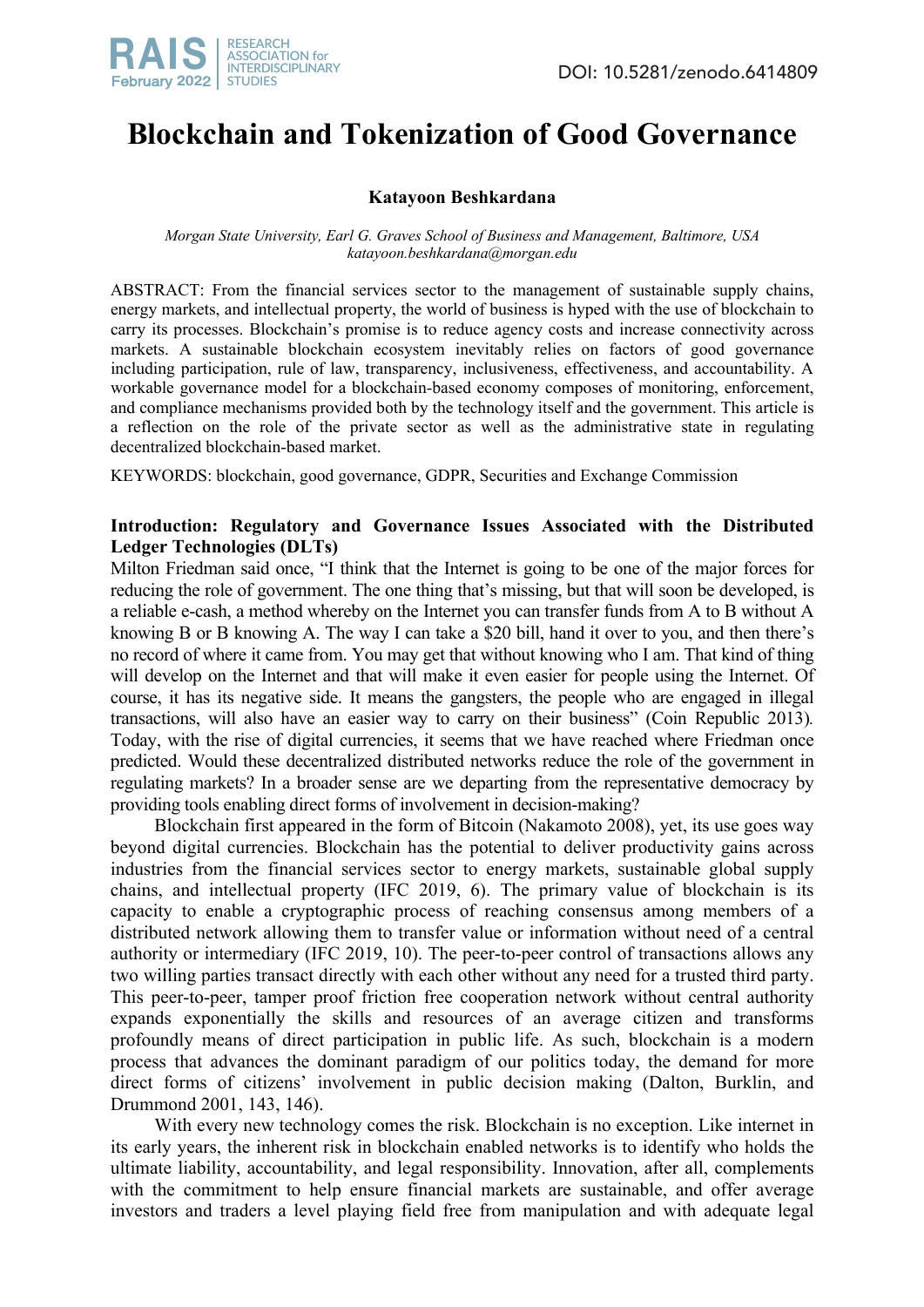protection (Crenshaw 2021, 10). Regulations, enforcement mechanisms, and a sound governance framework provide essential safeguards to the least powerful participants of the decentralized networks.

Regulators are mainly concerned with the lack of transparency and the issue of anonymity in blockchain transactions (Crenshaw 2021, 8-9). Taking the example of Decentralized Finance (DeFi), despite the fact that the coded activities are publicly available, relevantly small group of people understand the code, and those investors who get to hire experts will be advantaged to those retail investors who themselves must be the interpreters of complex codes in order to secure their investment against risks (Crenshaw 2021, 9). The mere accessibility of coded transactions on blockchains does not fulfill the transparency obligations or release defendants from liability for damages. Transparency is about access to data to enable investigation and judicial review of non-compliance claims.

Traditionally, the corporate structure has been associated with an inherent tendency to create a category of confidential or secret information which is held within the corporate person and is the object of '*executive privilege*' and by its nature is not open to public circulation but is subject to internal control (Glenn 2014, 17-8). Ubiquity of transparency obligations as one of the pillars of western democracies and its appraisal as the ultimate solution for provision of effective public control over corporations and efficiency of markets is a principle of governance in legislation, regulation, judgment, and contract (Glenn 2014, 15-6). While transparency is primarily related to access to information, the essential goal it secures is to enable public scrutiny, provide the aggrieved with access to justice, and ensure accountability of those liable for violations of laws. This explains the underlying provisions of the Securities and Exchange Act and further SEC regulations on disclosure and compliance requirements including registration and reporting of beneficial owners of certain classes of securities (15 U.S.C. § 78l; 15 U.S.C. 78m(d)(g); 15 U.S.C. 78p; 17 CFR § 240.13d-1, 13d-3). The Securities and Exchange Act further prohibits trading for the purpose of giving the false appearance of market activity or to manipulate the price of a security (15 U.S.C. § 78i).

DeFi removes the protection regime and screening process offered by the intermediaries in traditional finance. It has the potential to create a dichotomy between inside and outside investors in access to information and to threaten the overall democratic objective of facilitating competitiveness among all. Transparency is not, after all, just about provision of data and information. The mere fact that the data is publicly available does not wipe out the liability of those who inflict damages on the members of the network. The Securities and Exchange Commission (SEC) recently investigated the largest cryptocurrency exchange, Coinbase, over the launch of its new digital asset lending product, Lend. Lend would have allowed customers to earn an annual percentage yield starting at 4% by lending their holdings of a Stablecoin, USDCoin, to other users. The SEC considered Lend to involve a security and claimed that there was not enough investor protection in crypto finance yet. Cryptocurrencies and decentralized finance may evolve to threaten the financial system much the way credit default swaps did ahead of the 2007-08 financial crisis. Coinbase is not the only crypto company whose interest-bearing accounts are under scrutiny. State regulators have previously ordered BlockFi Lending LLC (BlockFi) to stop selling that type of account to state residents, on the grounds that the product represents an unregulated security (Ennis 2021). SEC recently charged BlockFi for failing to register the sales of its crypto lending product (SEC 2022).

Another issue is the anonymity and pseudonymity character of identifiers on blockchain (Crenshaw 2021, 9-10). Anonymous person is someone who operates or speaks in a way that makes them unidentifiable. Pseudonymous person operates or speaks in a way in which they can be identified, but their identification shields who they actually are. Some cryptocurrencies are designed with anonymity yet others such as bitcoin wallet is pseudonymous since it generates an address that is traceable to the real-world identity of their holders ( Cryptopedia 2021).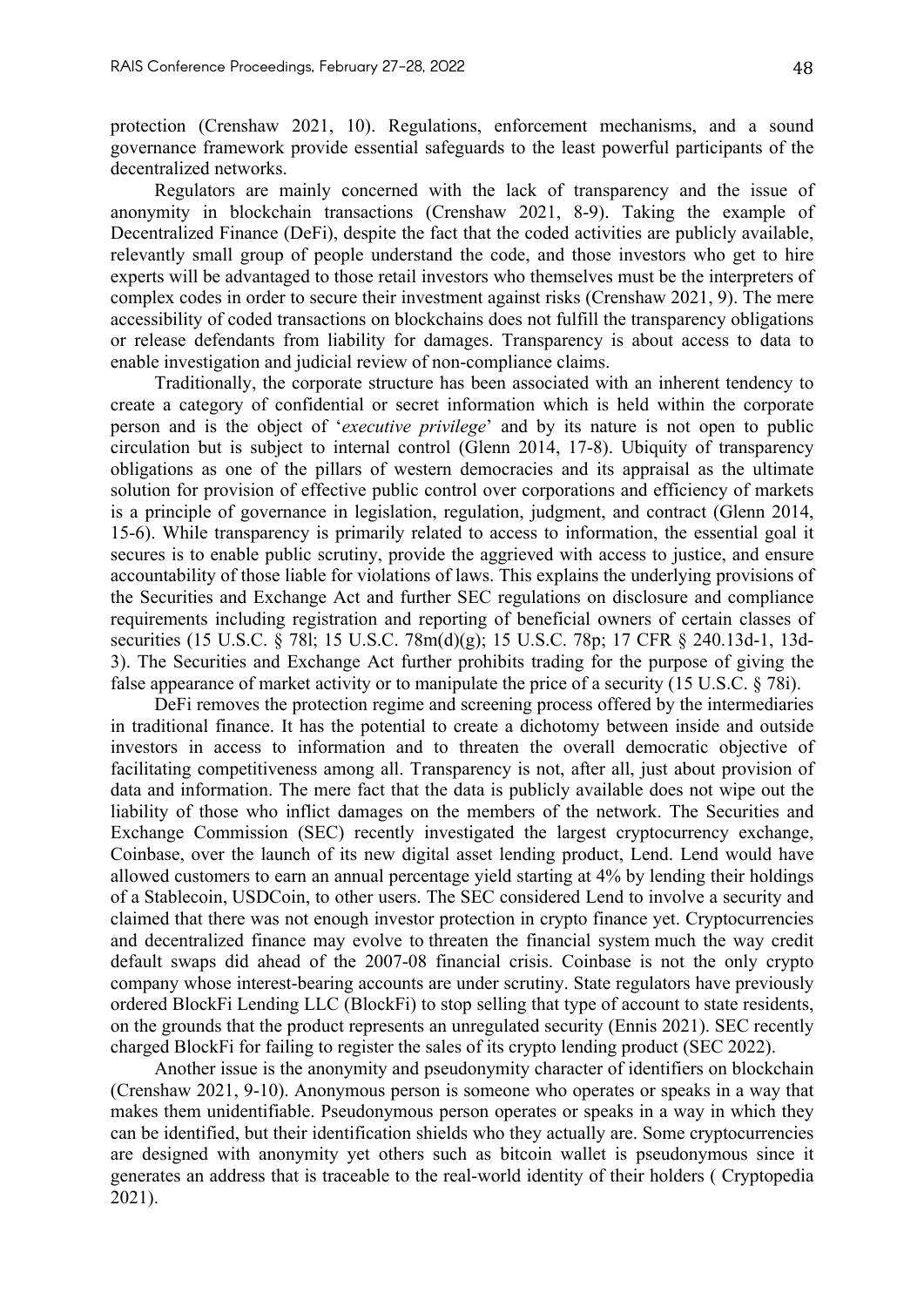While transactions on public blockchains are recorded, immutable and available for all to see, the identity of the person who controls it is either anonymous or pseudonymous depending on the blockchain type. When the actual identity of the owners of smart contracts are not traceable, it is hard to screen price manipulation, collusion, and manipulative trading of the digital assets (Crenshaw 2021, 9). This will impact the market integrity and information reliability.

The anonymity or pseudonymity of identifiers further complicates matters when a dispute arises out of transactions concluded on open blockchains, such as Bitcoin and Ethereum, where everyone can read, write, and commit (IFC 2019, 67). When the defendant is a decentralized autonomous organization (DAO) the difficulty for the court is to determine who is liable for the damages and must return the assets (Hinkes 2021, 23-4). It is burdensome to find the ultimate owner or controller (mastermind) of an unincorporated DAO for liability purposes. On such platforms each individual nodes on the blockchain can potentially be held liable for any damages caused to a member of the network (Hinkes 2021, 24). In public blockchain systems nodes are located everywhere making several laws and jurisdictions potentially relevant to the disputes. While such decentralization can bring benefits, it also poses a legal challenge regarding applicable law and jurisdiction.

Blockchain may also converge with Artificial Intelligence (AI) for automatization of business processes. For example, smart contracts embedded with AI models can execute transactions on blockchain, process payments, or stock purchases and resolve disputes. In the health sector, the convergence of blockchain and AI enables data integrity, transparency, patient tracking and consent management. In supply chains and financial services, it facilitates tracking data, accelerating transactions, increasing visibility for intellectual properties, and enhancing security and privacy of data (IBM n.d.). AI algorithms empowered by machine learning systems (MLS) aid decision-making by providing predictions based on historic data.

There is an ongoing concern with regards to potential discriminatory outcomes of MLS. An increasing body of research suggests that AI solutions might have disproportionate impacts on groups that are already socially disadvantaged, particularly people of color. Examples include systems that disproportionately identify people of color as being at higher risk for committing a crime or excluding people with mental disabilities from being hired (World Economic Forum 2018). In 2015, users discovered that Google's photo app, which applies automatic labels to pictures in digital photo albums, was classifying images of black people as gorillas (Simonite 2018). Another example of a data bias emerged in Nikon's camera software, which misread images of Asian people as blinking, and in Hewlett-Packard's web camera software, which had difficulty recognizing people with dark skin tones (Crawford 2016). Google showed more ads for lower paying-jobs to women than to men, and Amazon's same-day delivery bypassed black neighborhood (Gholipour 2018). An AI algorithm called COMPAS, used by law enforcement agencies across multiple states to assess a defendant's risk of reoffending, was found to falsely flag black individuals almost twice as often as whites, according to a ProPublica investigation (Gholipour 2018). Another example is facial-recognition technology empowered by AI to collect citizen's personal data without their consent or knowledge in breach of privacy rights (Hudson 2017). MLS is known in public as 'black box.' The 'black box' problem refers to the situation where people don't know how AI comes up with its decisions, therefore, they won't trust it (Bloomberg 2018).

These challenges are either related to the data itself or to the way algorithms are designed, developed, and deployed (World Economic Forum 2018, 7). An average human without training cannot understand their flow, they are not transparent and auditable and are almost entirely developed by small, homogenous teams most often of men (Crawford 2016). Unchecked, unpredictable and inscrutable systems with error-ridden and poor data that lack human oversight at both level of historical data used to train the predictive model and in the new data used by that model to make future decisions endangers the stakeholders' rights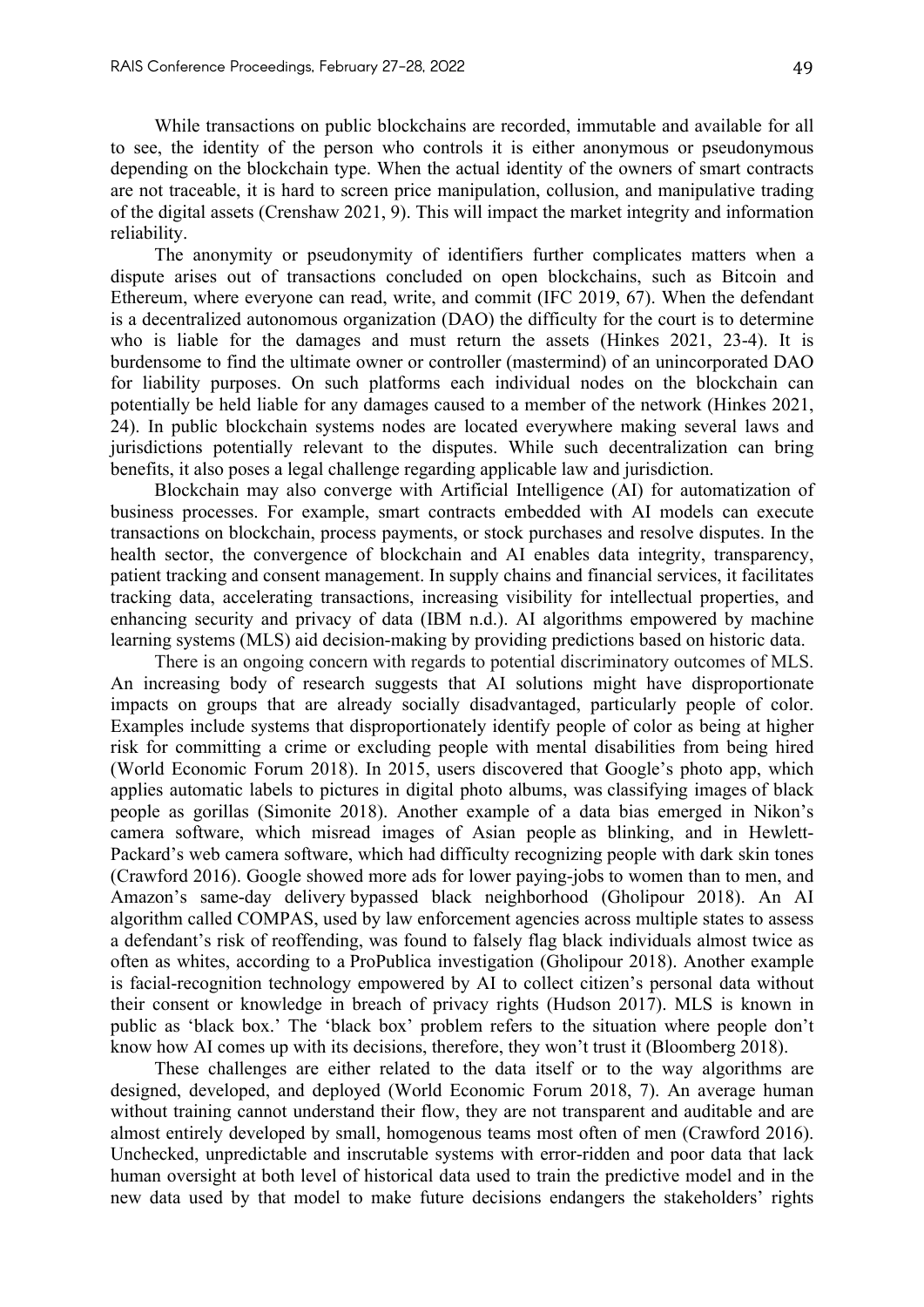(Redman 2018). Risks are high in low or middle-income countries where existing inequalities are often deeper, training data are less available and government regulation and oversight is weaker (World Economic Forum 2018, 6).

AI that makes wrong decisions or allocates resources improperly would potentially be breaching the laws. Sprint and Time Warner have both incurred multi-million-dollar fines for such issues from the Federal Trade Commission (FTC). Facebook has faced charges from the National Fair Housing Alliance and other organizations for its advertising platform that enabled landlords and real estate brokers to discriminate against several classes of people, preventing them from fairly receiving relevant housing advertisements (Smith 2018).

Blockchain has also become a source of concern in terms of data protection and privacy. In a permissionless public blockchain system, with no single party responsible for the availability or security of a particular blockchain network, all users of the system may have access to the data on the network. This is in contrast with privacy laws that require the party controlling personal data of an individual to safeguard the security and privacy of data on behalf of the "data subject." (IFC 2019, 69).

Given the above, regulations might not be seen much as barriers on the development of new technologies and potentials they have for social and economic advancement. Instead, they provide a governance framework that considers the rights and obligations of all the stakeholders and prevents abusive behaviors that can distort the market. The risks associated with the use of blockchain suggest a governance deficit plaguing its applications and demand for re-evaluation and development of a proper regulatory framework to secure market integrity.

### **Governance and Regulatory Framework Revisited**

The solutions to address the above concerns are two-tiered: one is to influence the procedure. This is a bottom-up approach that focuses on internal governance framework of the new technology. Allowing all members of the network to influence the decision-making process by limiting the role of the government to those tasks that cannot be performed effectively by direct involvement of the citizens provides for social equity, non-discrimination, and inclusiveness. The other solution is a top-down approach that focuses on ensuring that Distributed Ledger Technologies (DLT) are interpretable, explainable, and accountable for liability concerns once a flaw is detected. This is more the position of the regulators focusing on the traceability of the chain of liability on blockchain.

The right to understand the decision-making process by having access to information, and a human authority to explain it, and access to redress when members of the network are aggrieved or affected by disparate impacts, together creates a comprehensive governance framework for blockchain. The role of regulations cannot be undermined while not overemphasized. Governance as a bottom-up approach and regulations as a top-down solution mitigate risks associated with the independent peer-to-peer networks. While new technologies are changing the face of the government and altering the way it engages with the people, the government remains an important player for ensuring transparency, public participation, and accountability of the DLTs.

### **General Data Protection Regulation (GDPR): A European Solution**

The European Union General Data Protection Regulation (GDPR) mainly addresses the data protection and privacy concerns and provides an enforceable regulatory framework for accountability (GDPR 2016/679). The GDPR addresses transparency rights around automated decision-making and profiling. It provides for the right to object, the right to rectification, data protection by design and by default, and the requirement of data protection impact assessments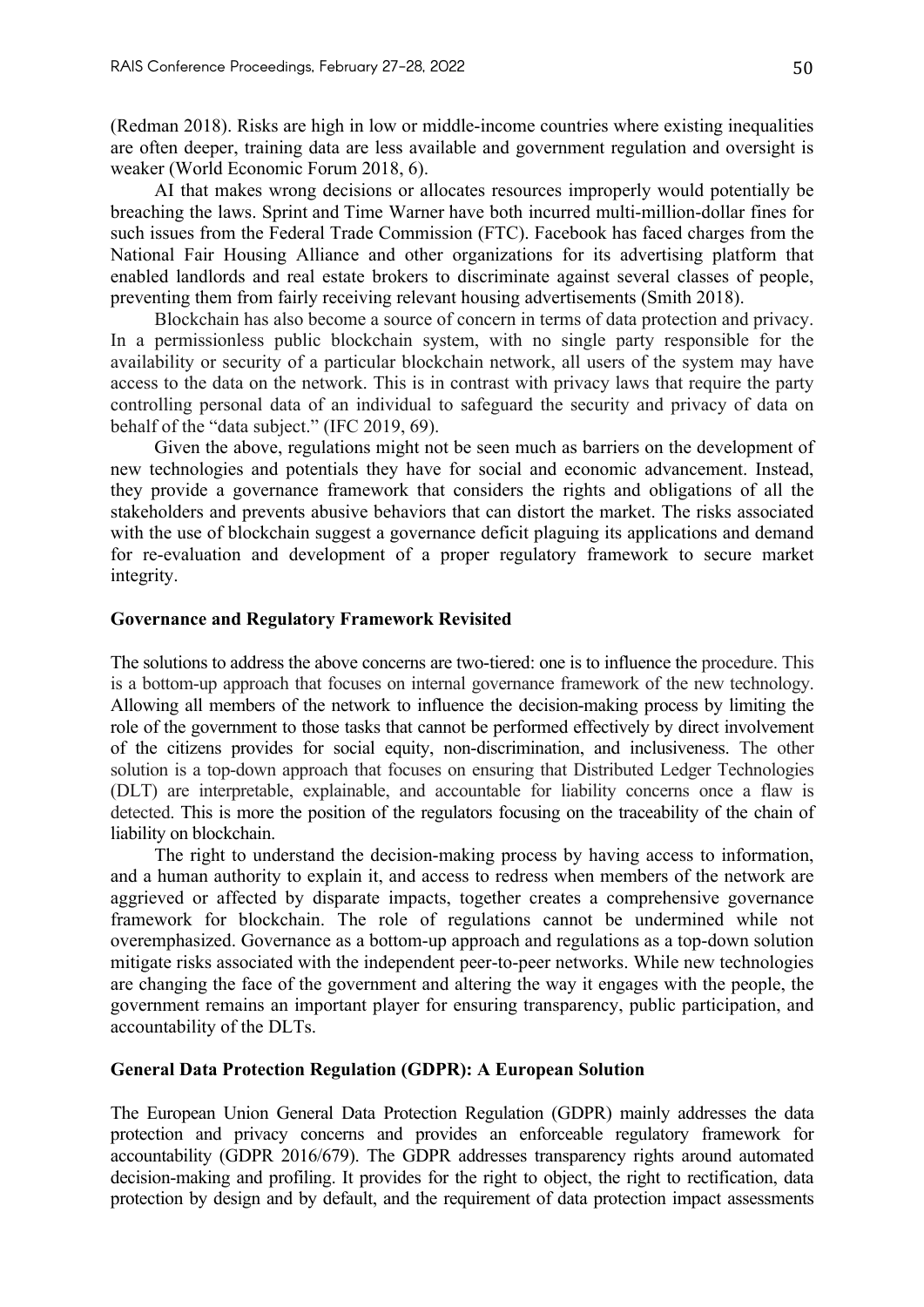(Kaminski 2019, 4-6). Companies must implement suitable measures to safeguard the data subjects' rights and freedoms and legitimate interests (GDPR Article 22). These provisions require disclosure of meaningful information about the logic involved, as well as the significance and the envisaged consequences of such processing. This framework ensures communicating effectively the data to the data subject (Kaminski 2019, 21-2).

The controllers (the party that determines the purposes and means of processing particular personal data) and processors (a party responsible for processing personal data on behalf of a controller, such as an outsourced service provider) of data have distinct obligations under GDPR. Many blockchain systems are operated by all the users in a peer-to-peer network environment, which makes it difficult to define whether users are controllers or processors. Participants who submit personal data to the blockchain are more likely to be considered controllers under GDPR, as they determine the details of processing, whereas nodes that only process personal data are more likely to be processors, as they simply facilitate the blockchain network's operation (IFC 2019, 69).

The right to explanation contains, a series of individual notification and access rights specific to automated decision-making. Article 13 establishes notification rights and requirements when information is collected directly from individuals. Article 14 establishes notification rights and requirements when information about individuals is collected from third parties. Article 15 creates an individual right of access to information held by a company that can be invoked "at reasonable intervals." All three Articles contain an identical provision requiring disclosure of "the existence of automated decision-making, including profiling." Additionally, this provision requires disclosure of meaningful information about the logic involved, as well as the significance and the envisaged consequences of such processing for the data subject. Individuals must have access to data used in an algorithmic decision-making process, and an explanation of why data are considered relevant, their respective 'weight' in an aggregate level, how a profile used in decision-making including any statistics used in the analysis and the sources of the data in the profile (Regulation (EU) 2016/679 of the European Parliament and of the Council of 27 April 2016 on the Protection of Natural Persons with Regard to the Processing of Personal Data and on the Free Movement of Such Data, and Repealing Directive 95/46/EC (General Data Protection Regulation) OJ 2016 L 119/1, 2016).

The GDPR establishes due process safeguards including human intervention by a reviewer with the appropriate authority and capability to change the decision when required (Kaminski 2019, 13-4). This systemic accountability involves internal and external third-party auditing, and quality assurance checks. According to Recital 71 of the GDPR the requirements for suitable safeguards include specific information to the data subject and the right to obtain human intervention, to express his or her point of view, to obtain an explanation of the decision reached after such assessment and to challenge the decision. This includes all levels of internal auditing, quality assurance checks, and external third-party auditing. The European Data Protection Board's Guidelines support this interpretation of the Recital 71 (Guidelines on Automated Individual Decision-Making and Profiling for the Purposes of Regulation 2016/679, 2018, 32).

A "right to explanation" ensures the right of all to demand an explanation for any significant decisions made by machines at all levels (when data is obtained, when a decision is made, when an individual's consent is obtained, or when an individual requests information), and enables victims of "discrimination-by-algorithm" recourse to human authorities, thereby mitigating the risks. Facebook and Equifax have already faced fines for non-compliance and violation of GDPR (Fefer and Archick 2020). In July 2020, Belgian Data Protection agency (DPA) levied  $\epsilon$  600.000 fine on Google Belgium for not complying with the "*right to be forgotten"* of a Belgian citizen (Belgian DPA Decision No. 37/2020). An individual can challenge a particular decision only if she understands "how it has been made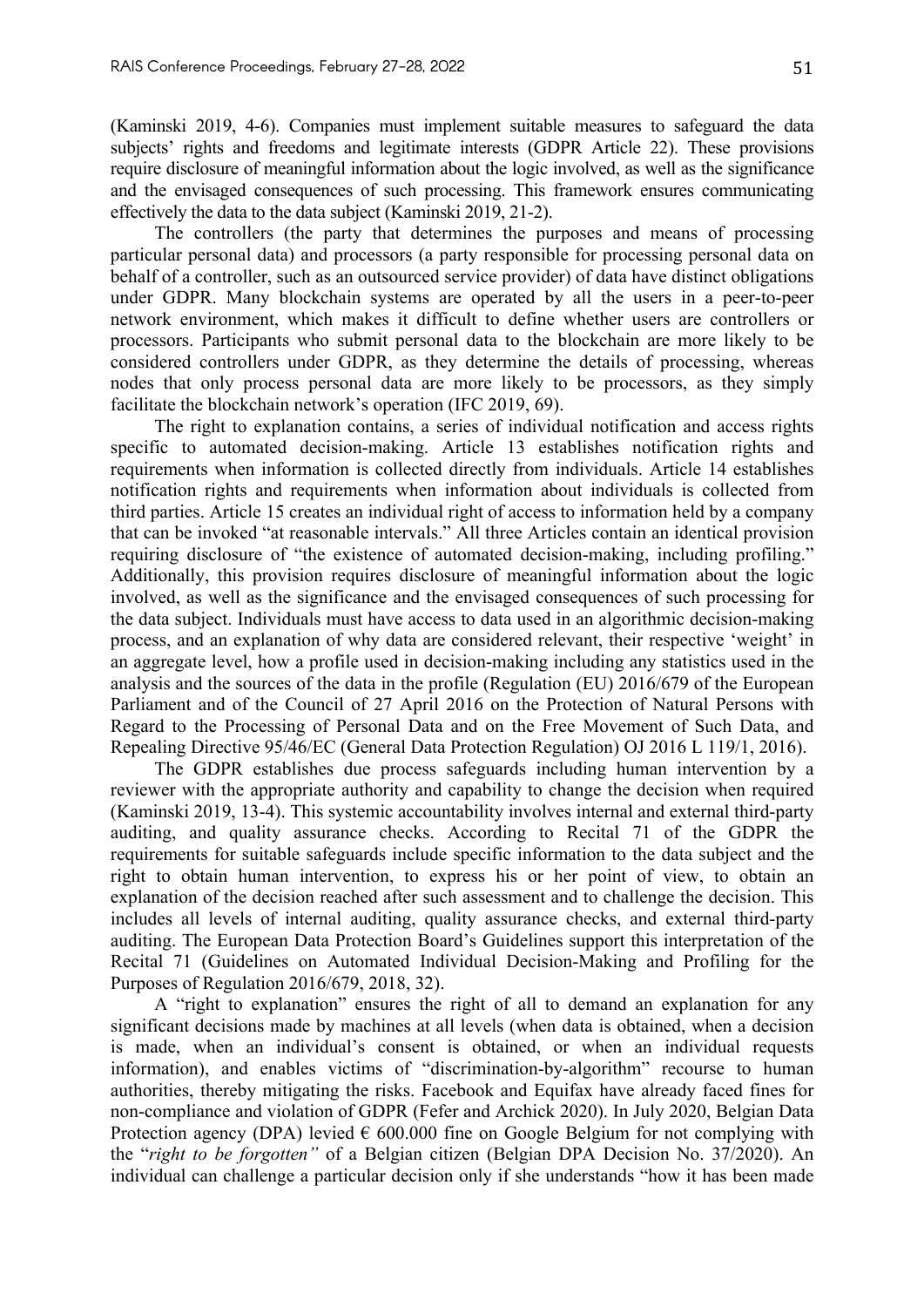and on what basis." The right to explanation in fact enables individuals to invoke their other rights (Kaminski 2019, 12-3).

Smart contracts in blockchain nets are driven on data. The right to explanation is a primary safeguard that protects data subjects from designers and operators of such data on blockchain. The final liability must remain with these designers and operators not with the mathematical structures and the technology itself.

#### **Administrative Agency Role: A U.S. Solution**

While Europe initiated a comprehensive regulatory effort by passing the GDPR, the U.S. has reemphasized the role of agency regulation and oversight in dealing with blockchain legal risks. A quick look at the involvement of SEC in screening, investigating, and charging blockchain activities confirms the American approach to apply current laws and regulations to DLTs by way of expansion and interpretation (SEC 2022) (SEC 2021) (Ennis 2021). The history of American administrative law development demonstrates the important role the agencies play in the process of democratic and participatory public policy decision making. Blockchain would rather reinforce than reduce such role.

When we talk about good governance, we must inevitably talk about the administrative regulatory state. From SEC to Environmental Protection Agency (EPA), and FTC critical aspects of American socio-economic life is regulated by the administrative agencies. But what is the role they play in advancement of principles of good governance? why agencies must regulate blockchain and what does such regulation and oversight represent?

The origins of principles of good governance are traced back to the American administrative law. In 1929, the stock market crashed that led in the following months to a tidal wave of deflation and economic decline not only in the United States but worldwide. In the aftermath of the Great Depression, President Franklin D. Roosevelt initiated a national economic recovery plan later known as the New Deal. This initiative consisted of series of government actions, legislation, and social reforms, including emergency relief bills for unemployment, the Agricultural Adjustment Act, the Glass-Steagall Act (Banking act of 1933), the Securities and Exchange Act, and the National Industrial Recovery Act. FDR put a limit on the power of business in American life, institutionalized the collective power of big business as a whole and "saved capitalism from itself" (Ferguson 1989, 3-5). The New Deal (1929-1980) shaped a modern concept of administrative regulatory state.

Congress later enacted the Administrative Procedure Act (APA) in 1946 (5 USC § 551– 559) as a continued effort to further public interest and policy meanwhile to create safeguards against administrative agencies' arbitrary exercise of delegated authority and encroachment on private rights (Bressman 2003, 472 n.44). The APA had an impact on the design of the international economic order in the aftermath of the World War II, reflecting American values of administrative regulatory state. The FDR's Secretary of State, Cordell Hull, was a strong advocate of a legalistic approach that emphasized legal commitments, procedures, and enforcement mechanisms in international monetary, financial and trade policies (Dunoff 2009, 330). Dean Acheson, the successor of Hull, in an address made before the National Convention of the U.S. Chamber of Commerce equally emphasized "No code of laws is worth very much without an authoritative body to interpret it and administer it" (Acheson 1949, 626). Ever since, the APA has been an inspiration for an effective, accountable, and inclusive governance framework for international cooperation from realization of Sustainable Development Goals (SDGs) to combating corruption in public administration, international economic cooperation, and multilateral trading system. For example, Article X of the General Agreement on Tariffs and Trade (GATT) 1994 requires national trade related measures be promptly published, and administered in a uniform, impartial and reasonable manner (*General Agreement on Tariffs and Trade 1994, Apr. 15, 1994, Marrakesh Agreement*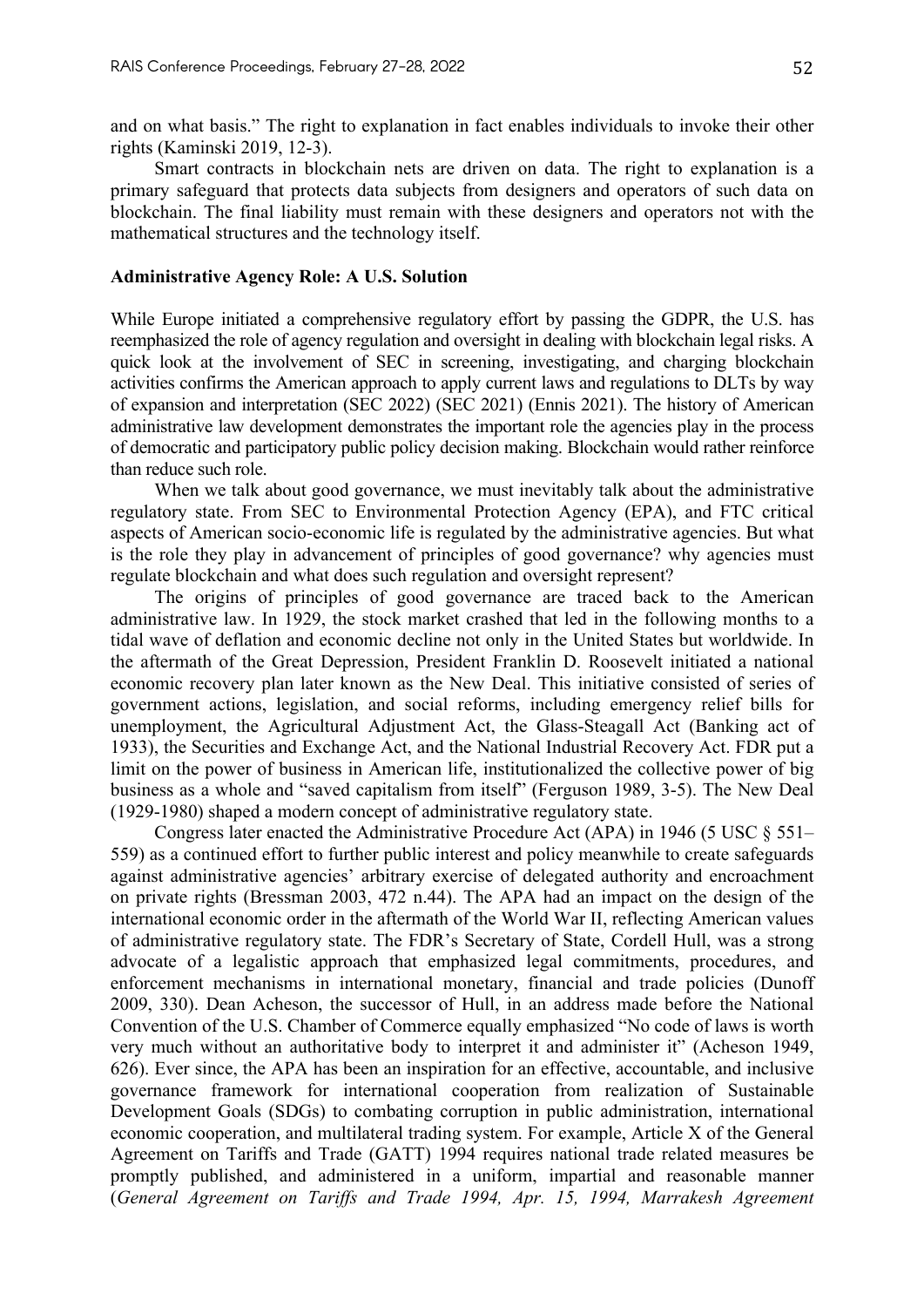*Establishing the World Trade Organization, Annex 1A, 1867 U.N.T.S. 187, 33 I.L.M. 1153* 1994). This article was originally proposed by the United States during negotiations of GATT 1947 reflecting the American perspective on transparency obligations of member states influenced by the APA concurrent enactment by the Congress (Ala'i 2008, 779-80). The APA has also influenced Principles of Effective Governance for Sustainable Development by United Nations Committee of Experts on Public Administration, endorsed by United Nations Economic and Social Council (UNCEPA 2018).

Later in the 70s, Milton Freidman advocated minimal governmental intervention in social matters and neo-liberal economic policies that favored deregulation. In his essay "The Social Responsibility of Business is to Increase Profits" published at the New York Times Magazine in 1970, Friedman associated "social conscious of the business to take seriously its responsibilities for providing employment, eliminating discrimination, avoiding pollution and whatever else may be the catchwords of the contemporary crop of reformers, preaching pure and unadulterated socialism" (Friedman 1970). He further said "collectivist ends cannot be achieved by capitalist means such as corporations that has only one social responsibility and that is to engage in activities designed to increase their profits short of deception or fraud" (Friedman 1970). His theory gained popularity in American domestic politics since President Reagan took office in 1981 and later expanded into a broader public cynicism about bloated government and federal bureaucracies (Bressman 2003, 487).

The two forces of the New Deal and antiregulatory trends in American politics have created a balanced approach to prevention of administrative discretionary abuse and accountability for both corporations and administrative agencies on behalf of narrow groups or interests. Agencies may choose to make policy through notice-and- comment rulemaking, through adjudication, or through other administrative action. They use informal adjudications or enforcement actions against private parties. They use guidance documents or settlement negotiations. In the meantime, their decisions will go under judicial review and their authority is not unchecked. According to the *Chevron* doctrine, courts defer to agencies' interpretations of law if the statute in question is ambiguous, and the agency's interpretation is reasonable. Plus, as established in *United States v. Mead Corp.* an agency is entitled to *Chevron* deference only if Congress has delegated to that agency the authority to issue interpretations that carry the force of law, and the agency has used that authority in issuing a particular interpretation. The agency may be entitled to *Skidmore v. Swift & Co.* deference, where courts owe deference to agency interpretation to the extent that the deference relies on contextual factors such as consistency, thoroughness of considerations and validity of the reasoning. See *Chevron U.S.A., Inc. v. Nat. Res. Def. Council, Inc.,* 467 U.S. at 842-44 (1984); *United States v. Mead Corp.* 533 U.S. at 226-27 (2001); *Skidmore v. Swift & Co.,* 323 U.S. 134, 140 (1944).

The notice-and-comment agency rulemaking is a safeguard designed to prevent arbitrary and capricious rulemaking underscoring the importance of broad public participation. Agencies must choose notice- and-comment procedures, to the extent possible, for issuing standards in advance of applying them to particular facts. This procedure promotes the values of fairness, predictability, and participation important to a genuinely nonarbitrary administrative state. Notice-and-comment rulemaking, by its nature, facilitates the participation of affected parties, the submission of relevant information, and the prospective application of resulting policy. In this manner, the notice- and-comment rulemaking fosters thorough consideration of policy, promotes predictability, and allows affected parties, who participate in the formulation of the rule, to plan accordingly. So far as agencies exercise their authority according to principles of fairness, rationality, and predictability, they act consistently with the broad public purposes of the statutes they implement and promote principles of good governance.

Once designed to stimulate the market in the wake of the economic crisis, the modern administrative regulatory state has become the source of accountability and legitimacy. The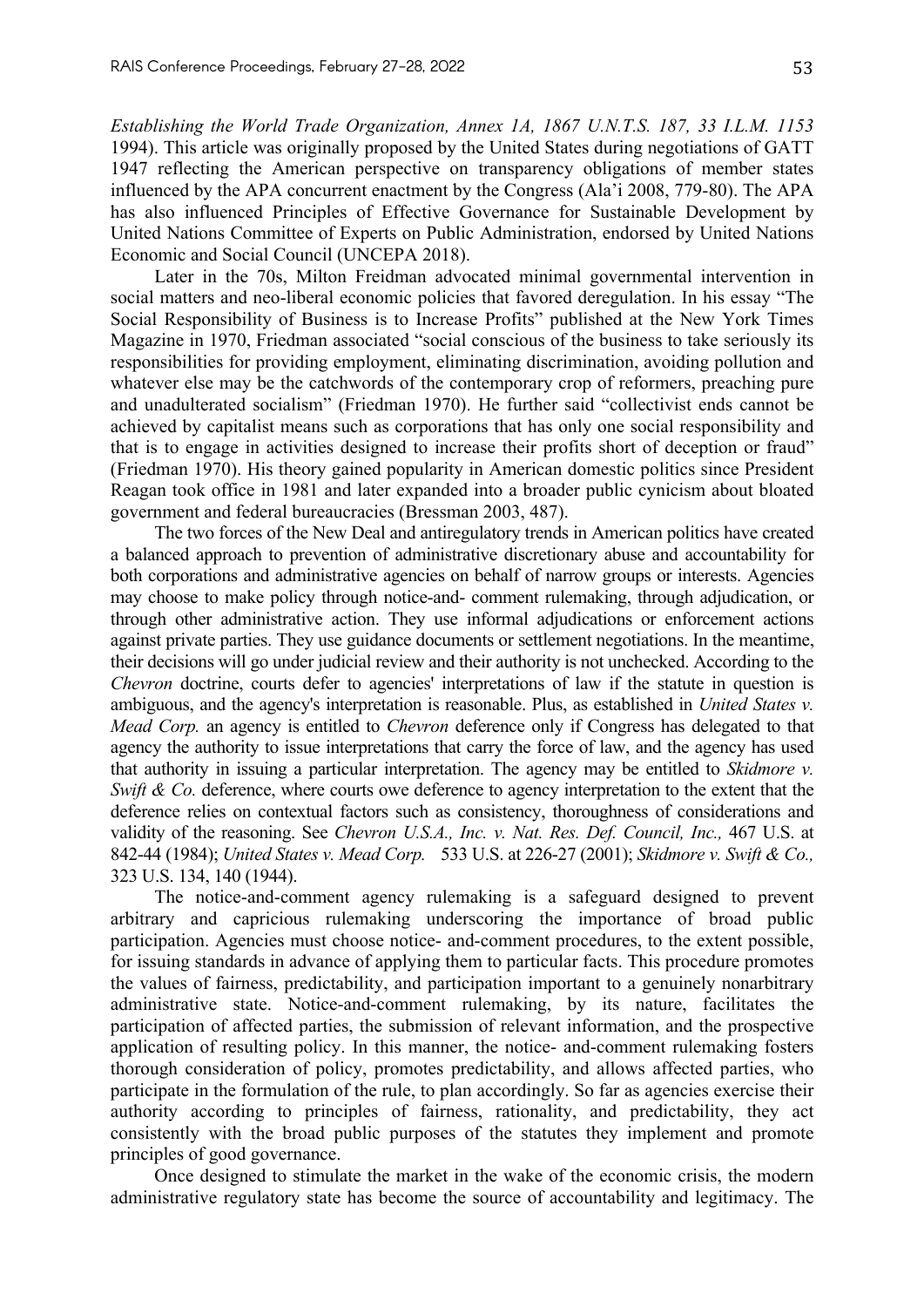administrative decisions and regulations serve permissible societal goal, promote justice, protect private autonomy, and ensure public participation in the administrative process. Administrative agencies today regulate corporate matters to protect the public against the pervasive character of institutional closure, internal management privilege over information, and overreaching or unfair corporate practice by providing affected parties increased hearing and participation rights (Bressman 2003, 472).

Blockchain neither reduces nor expands the role of the agencies, it rather complements it by providing an effective means to advance principles of good governance. In such manner, blockchain can be utilize by the administrative agencies to incentivize broader public participation in notice-and-comment rule-making procedure. In this manner, citizens play a greater role in administrative decision-making processes that ultimately impact their activities in digital markets. Blockchain may not make the government disappear, but it expands direct public participation and a more democratic agency structure.

#### **Conclusion**

Despite Friedman's prediction on the verge of the Internet, the administrative state continues to regulate corporate activities to preserve market integrity in this new age of blockchain enabled transactions. The coming into force of the GDPR and new sets of compliance obligations, and SEC series of actions against crypto lending have taken the air out of the bubble of the blockchain as a purely self-administered, self-regulatory platform with no external intervention from the government.

At the business end, there is a growing interest in socially responsible investing, and funds that consider Environmental, Social and Corporate Governance (ESG) (Tepper 2020). A quick look at the IBM White Paper on use of blockchain in pilot projects to advance solutions for compliance with the GDPR obligations shows how the technology itself can be applied to tokenize elements of good governance by adding accountability and transparency for the participants involved in the value chain, while preserving privacy and confidentiality (IBM 2018). The blockchain, can be used to facilitate the notice-and-comment procedure of administrative rule making by expanding public opinion and participation, transparency, and disclosure. The technology can provide an enhanced governance structure to help control it, meanwhile, to strengthen the oversight by agencies.

Everything can be tokenized on a distributed ledger so does the principles of good governance. Effectiveness (competence, sound policy making, collaboration), accountability (integrity, transparency, independent oversight) and inclusiveness (leaving no one behind, no discrimination, participation, subsidiarity, intergenerational equity) (CEPA 2018) can be linked to tokens to reduce risks and challenges of data breach, and foster trust among members of the network.

The evolution of markets with blockchain requires revisiting rules and governance structure for protection. The developers owe a responsibility to look beyond maximizing profit. Agencies, on the other hand, are required to monitor closely the blockchain driven markets for its risks and sustainability. At stake here is to develop procedures to sustain a world economic order friendly to democratic values. Democracy after all must fight both the public and private means of control. With the internet, we democratized information access. With the rise of new technologies, the challenge is extended.

#### **References**

Acheson, Dean. 1949. "Economic Policy and the ITO Charter, Address Before the National Convention of the U.S. Chamber of Commerce." In, 20:626. Department of State Bulletin.

Ala'i, Padideh. 2008. "From the Periphery to the Center? The Evolving WTO Jurisprudence on Transparency and Good Governance." *Journal of International Economic Law* 11 (4): 779–802.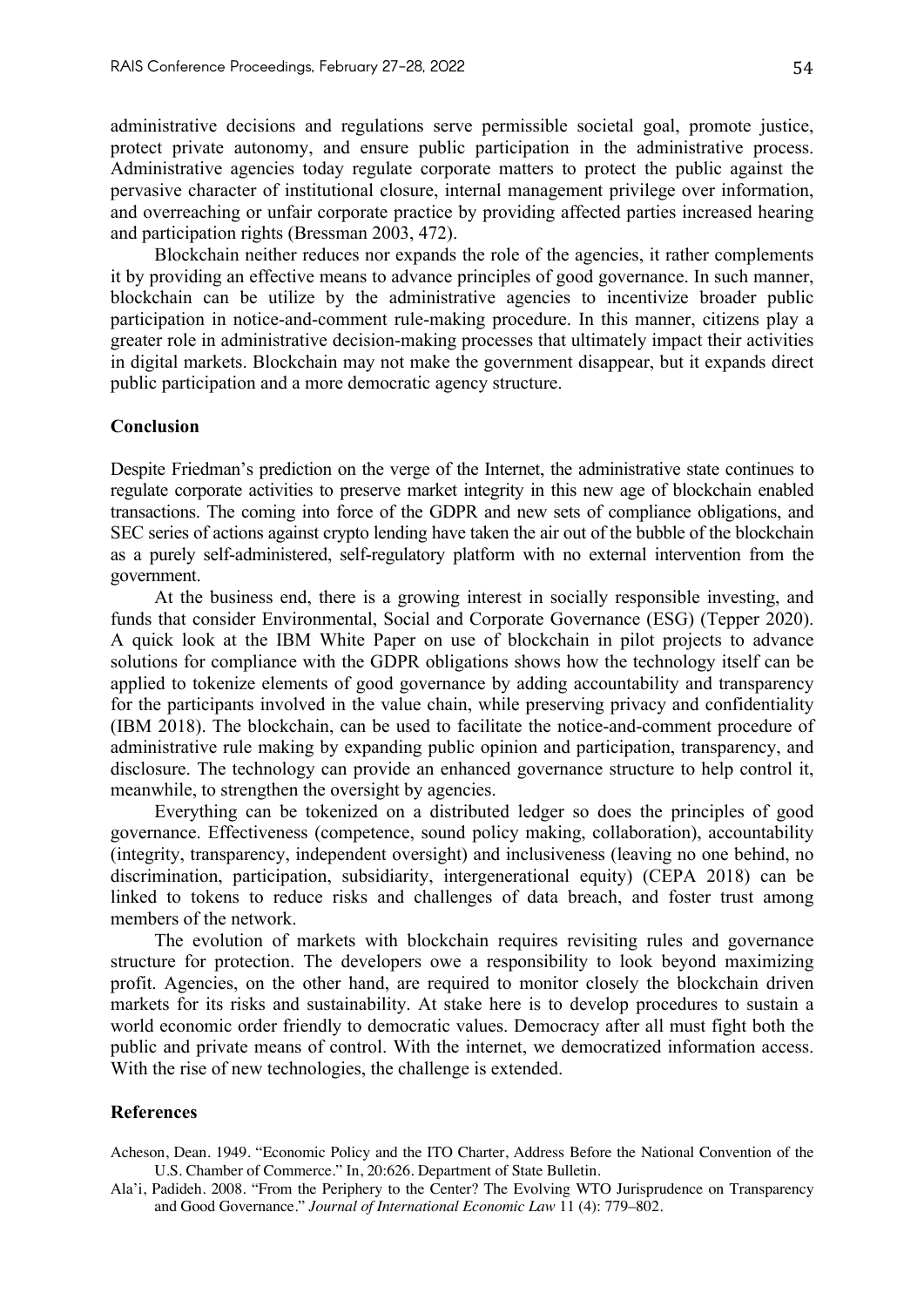- Bloomberg, Jason. 2018. "Don't Trust Artificial Intelligence? Time to Open the AI 'Black Box.'" Forbes. September 16, 2018. https://www.forbes.com/sites/jasonbloomberg/2018/09/16/dont-trust-artificialintelligence-time-to-open-the-ai-black-box/.
- Bressman, Lisa Schultz. 2003. "Beyond Accountability: Arbitrariness and Legitimacy in the Administrative State." *NEW YORK UNIVERSITY LAW REVIEW 78: 461–556.*<br>Republic. 2013. *Milton Friedman Predicts th*
- Coin Republic. 2013. *Milton Friedman Predicts the Rise of Bitcoin in 1999!* https://www.youtube.com/watch?v=6MnQJFEVY7s.
- Crawford, Kate. 2016. "Artificial Intelligence's White Guy Problem." *The New York Times*, June 25, 2016, sec. Opinion. https://www.nytimes.com/2016/06/26/opinion/sunday/artificial-intelligences-white-guyproblem.html.
- Crenshaw, Caroline. 2021. "DeFi Risks, Regulations, And Opportunities." *The International Journal of Blockchain Law* 1 (November 2021): 4–11.
- Cryptopedia. 2021. "Anonymity vs. Pseudonymity in Crypto." *Gemini*. https://www.gemini.com/cryptopedia/anonymity-vs-pseudonymity-basic-differences.
- Dalton, Russell J., Wilhelm P. Burklin, and Andrew Drummond. 2001. "Public Opinion and Direct Democracy." *Journal of Democracy* 12 (4): 141–53.
- Decision No. 37/2020. 2020. Belgian Data Protection Authority.
- Dunoff, Jeffrey L. 2009. "Does the United States. Support International Tribunals? The Case of the Multilateral Trade System." In *The Sword and the Scales: The United States and International Courts and Tribunals*, edited by Cesare P. R. Romano, 322–54. Cambridge University Press.
- Ennis, Dan. 2021. "Coinbase Scraps Crypto Lending Product under Fire from SEC." Banking Dive. September 21, 2021. https://www.bankingdive.com/news/coinbase-scraps-crypto-lending-product-under-fire-fromsec/606920/.
- Fefer, Rachel F, and Kristin Archick. 2020. "EU Data Protection Rules and U.S. Implications." IF10896. U.S. Library of Congress. Congressional Research Service. https://sgp.fas.org/crs/row/IF10896.pdf.
- Ferguson, Thomas. 1989. "Industrial Conflict, and the Coming of the New Deal: The Triumph of Multinational Liberalism in America." In *The Rise and Fall of the New Deal Order, 1930-1980. 1989. Https://Doi.Org/10.2307/j.Ctv131bvcc.*, edited by Steve Fraser and Gary Gerstle, 3–31. Princeton University Press.
- Friedman, Milton. 1970. "The Social Responsibility of Business Is to Increase Its Profit." *The New York Times Magazine*, September 13, 1970. http://websites.umich.edu/~thecore/doc/Friedman.pdf.
- *General Agreement on Tariffs and Trade 1994, Apr. 15, 1994, Marrakesh Agreement Establishing the World Trade Organization, Annex 1A, 1867 U.N.T.S. 187, 33 I.L.M. 1153*. 1994.
- Gholipour, Bahar. 2018. "We Need to Open the AI Black Box before It's Too Late." Futurism. January 18, 2018. https://futurism.com/ai-bias-black-box.
- Glenn, H. Patrick. 2014. "Transparency and Closure." In *Research Handbook on Transparency*, edited by Padideh Ala'i and Robert G. Vaughn, 15–29. Edward Elgar Publishing.
- "Guidelines on Automated Individual Decision-Making and Profiling for the Purposes of Regulation 2016/679 (Wp251rev.01." 2018. February 6, 2018. https://ec.europa.eu/newsroom/article29/items/612053/en.
- Hinkes, Andrew. 2021. "Legal Disputes Involving DAOs Create Novel Issues for Lawyers." *The International Journal of Blockchain Law* 1 (November): 21–24.
- Hudson, Laura. 2017. "Technology Is Biased Too. How Do We Fix It?" *FiveThirtyEight* (blog). July 20, 2017. https://fivethirtyeight.com/features/technology-is-biased-too-how-do-we-fix-it/.
- IBM. 2018. "Blockchain and GDPR: How Blockchain Could Address Five Areas Associated with GDPR Compliance." *IBM*. https://iapp.org/media/pdf/resource\_center/blockchain\_and\_gdpr.pdf.
- ———. n.d. "Blockchain and Artificial Intelligence (AI)." IBM. Accessed February 23, 2022. https://www.ibm.com/topics/blockchain-ai.
- IFC (International Finance Corporation). 2019. "Blockchain: Opportunities for Private Enterprises in Emerging Markets." Second and Expanded Edition. *International Finance Corporation.* https://www.ifc.org/wps/wcm/connect/2106d1c6-5361-41cd-86c2-f7d16c510e9f/201901-IFC-EMCompass-Blockchain-Report.pdf?MOD=AJPERES&CVID=mxYj-sA.
- Kaminski, Margot E. 2019. "The Right to Explanation, Explained." *Berkeley Technology Law Journal* 34: 189– 218. https://doi.org/10.15779/Z38TD9N83H.
- Nakamoto, Satoshi. 2008. "Bitcoin: A Peer-to-Peer Electronic Cash System." Bitcoin. 2008. https://bitcoin.org/bitcoin.pdf.
- Redman, Thomas C. 2018. "If Your Data Is Bad, Your Machine Learning Tools Are Useless." *Harvard Business Review*, April 2, 2018. https://hbr.org/2018/04/if-your-data-is-bad-your-machine-learning-tools-areuseless.
- "Regulation (EU) 2016/679 of the European Parliament and of the Council of 27 April 2016 on the Protection of Natural Persons with Regard to the Processing of Personal Data and on the Free Movement of Such Data, and Repealing Directive 95/46/EC (General Data Protection Regulation) OJ 2016 L 119/1." 2016.